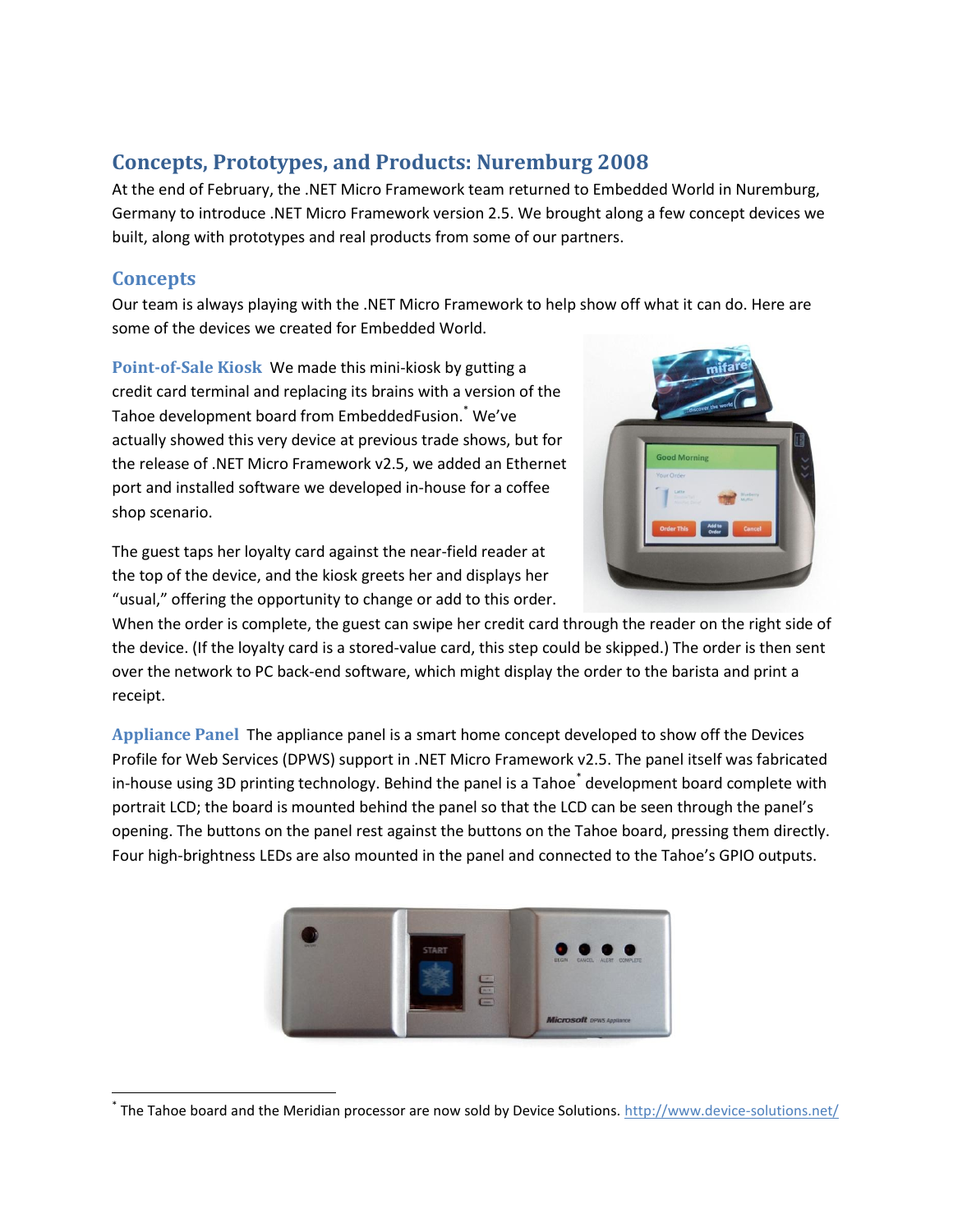The software for this concept is a dishwasher control application. The user can choose a cycle and other wash options using buttons on the panel. The application offers a DPWS interface, which can be discovered by a home automation application running on the Windows PC. In our concept, the PC monitors the cost of electricity from minute to minute and pauses the dishwasher's operation remotely



until it falls to a preset level, so that the appliance runs when the power is cheapest—usually at night.

**Point-of-Sale Printer** This concept device was created by wedding a serial point-of-sale printer to a Freescale i.MXS development board, which serves as a gateway to network-enable the printer using Devices Profile for Web Services (DPWS) protocols. DPWS allows terminals to discover the printer on the network and promises wider compatibility with retail POS equipment from different vendors.

#### **Prototypes**

Some of our partners sent us prototypes of products they have in development. We don't know when they'll see production, but they are great examples of how the .NET Micro Framework is being used to innovate new products.

**Chicony Digital Picture Frame** This digital picture frame from Chicony Electronics, one of Taiwan's leading OEMs, is a desktop version of the Windows SideShow-capable displays found on some notebooks. At just a few inches tall and sporting a 3.2" QVGA LCD, it is a nice auxiliary display for your home or work PC. It displays your favorite pictures, of course, but also offers "at-a-glance" clock, calendar, e-mail, stock prices, weather, and more.





**Ricavision MK140 FM Scribbler** Magnetic in more than just the literal sense, the Scribbler prototype from Ricavision attracts people with its Window SideShow capabilities, which allow the display of traffic, weather, e-mail, and more. It can be stuck to the refrigerator or anywhere else convenient. Users can use the stylus to write short notes on the 3.5" QVGA LCD and optionally send them to a PC for filing or e-mailing.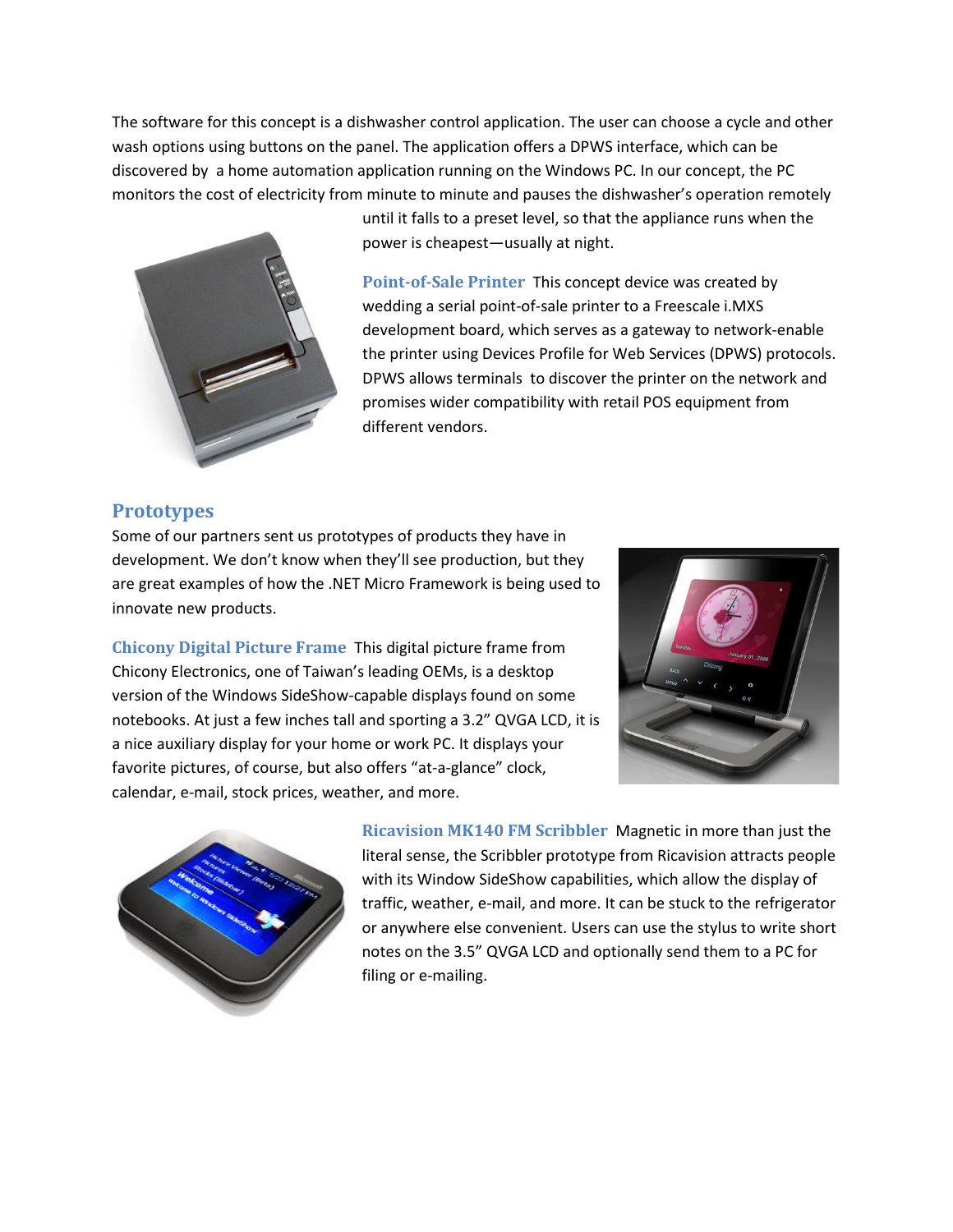### **Products**

The following products are available for ordering now! Congratulations to these manufacturers on the release of their products built on the .NET Micro Framework.

**Inthinc waySmart 820 RTS** waySmart is a fleet safety system that creates immediate, dramatic changes in driving behavior, improving safety and reducing accident costs, by monitoring and mentoring drivers in real time based on zone-based safety parameters and reporting criteria. The waySmart system has been proven to reduce speeding violations and aggressive driving by over 80% in 90 days. The handheld unit that serves as the system's interface is built on the .NET Micro Framework. Get more information at [www.inthinc.com.](http://www.inthinc.com/)



**Ricavision VAVE 100 Universal Remote** This universal remote not only controls all your

A/V gear, it features a 2.4" QVGA screen that displays a program guide, the contents of your PC media library, and much more thanks to Windows SideShow. It has all the buttons you need to control Windows Media Center edition (and just about anything else you can imagine) and comes with remote codes built in for more than 1500 brands of equipment. It may very well be the ultimate home theater remote. \$350 fro[m www.ricavision.com.](http://www.ricavision.com/)